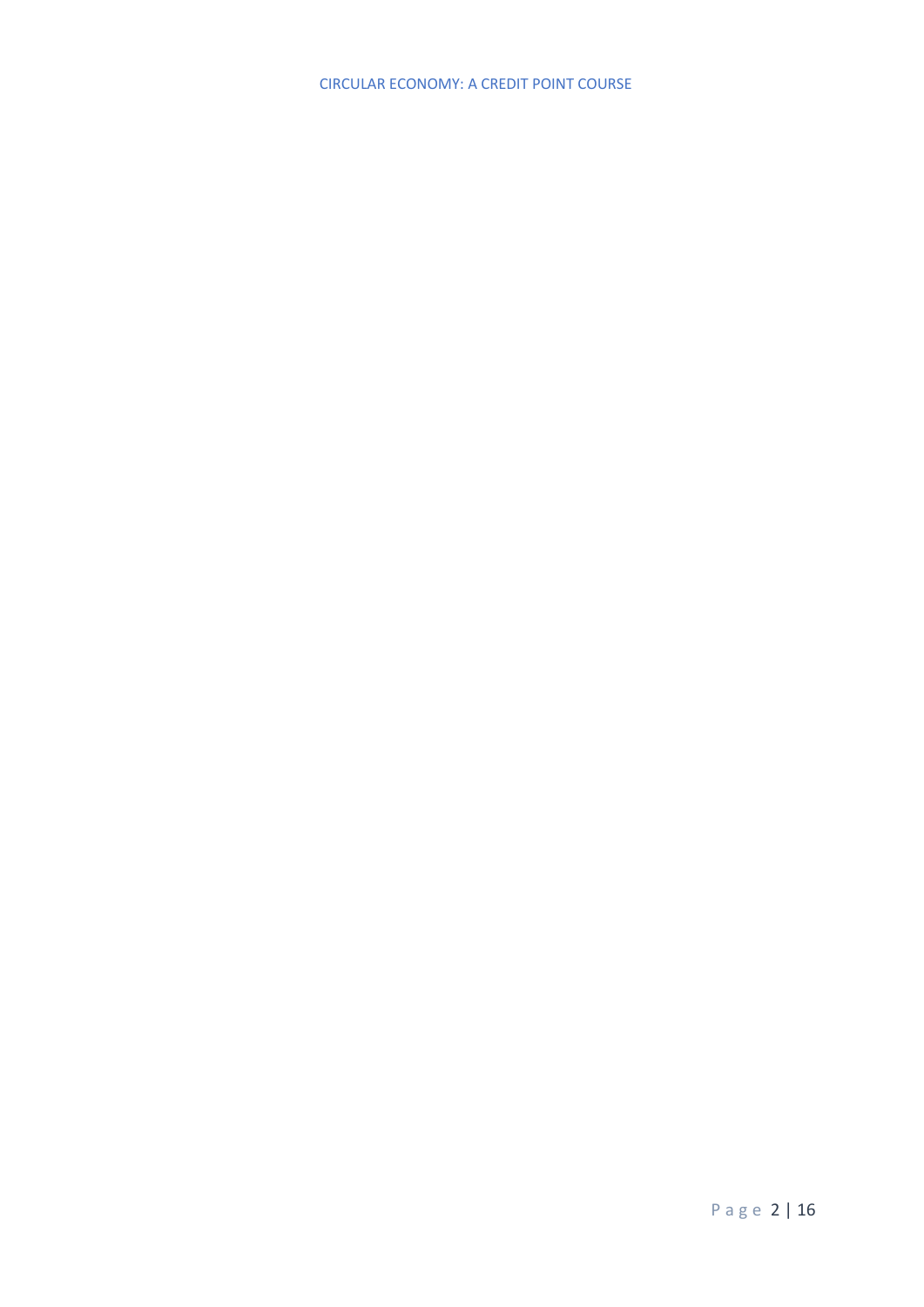# Contents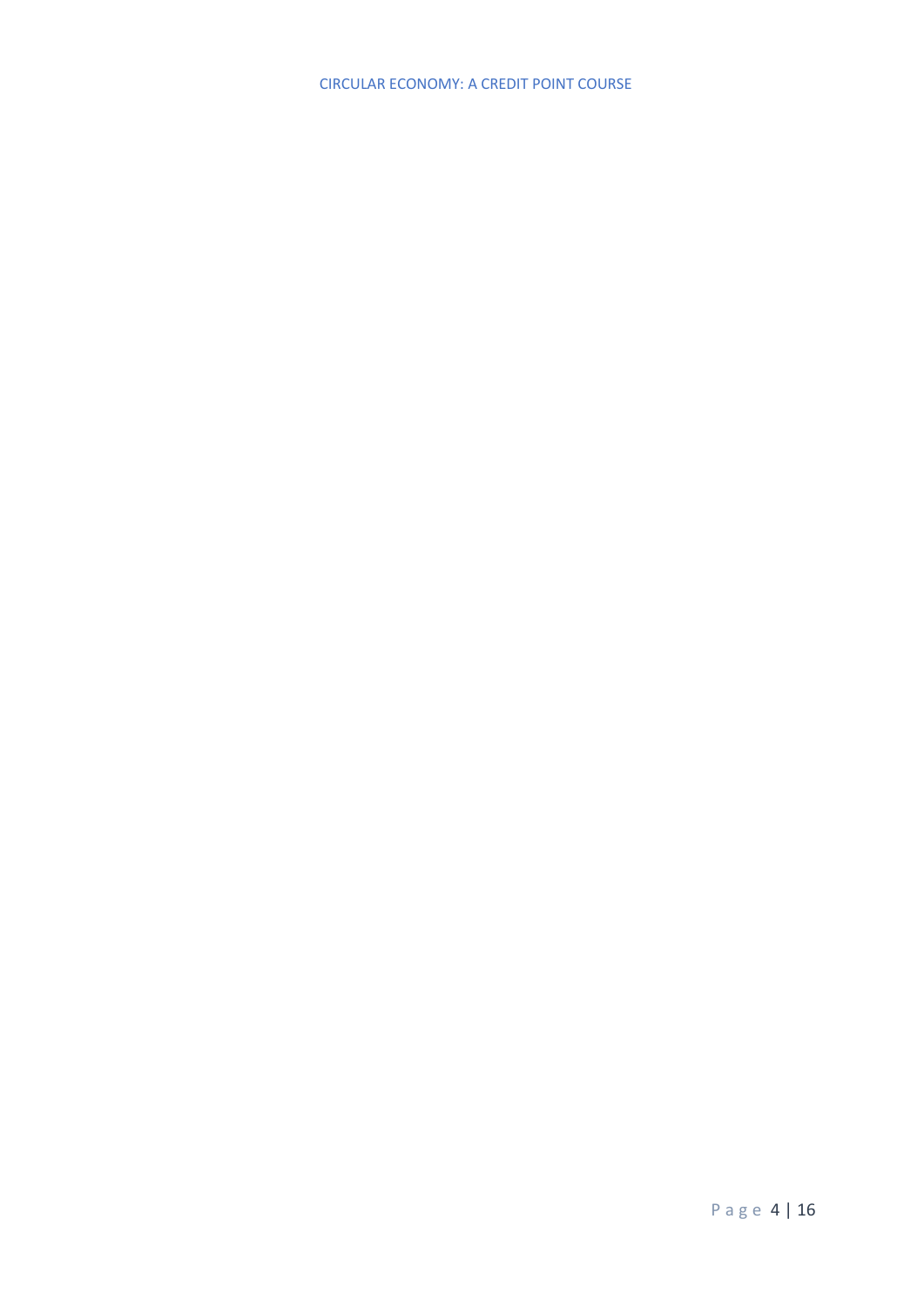### <span id="page-4-0"></span>Introduction

ICCE is India's first organization working as a thought leader with a global outlook to build regenerative and restorative systems. ICCE is working on research and innovation through various mechanisms to engage academia. In last one year, ICCE has given impetus to awareness generation, establishing research and building innovation within premier institutes and universities. Echoing the Hon'ble Prime Minister's vision of "**Circular Economy Mission**", and motivated by the recent reforms carried out by the government; ICCE engage with all stakeholders including the government and its agencies, to make India self-reliant, technologically advanced, innovative, researchoriented and a leading player in circularity.

ICCE promotes businesses, innovators and thought leaders to build and scale a circular economy. The transition to a circular economy requires action from stakeholders across the globe. We have created a movement to enable organisations to join together as a community to accelerate the transition. ICCE is continuously taking efforts towards expanding the research base by engaging faculties, researchers, scientists, start-ups and industries for developing targeted emerging and futuristic technologies to accelerate the transition towards a circular, self-reliant nation. ICCE proposes to collaborate with All India Council for Technical Education (AICTE) for inclusion of Circular Economy as a Credit point course in technical and non-technical courses.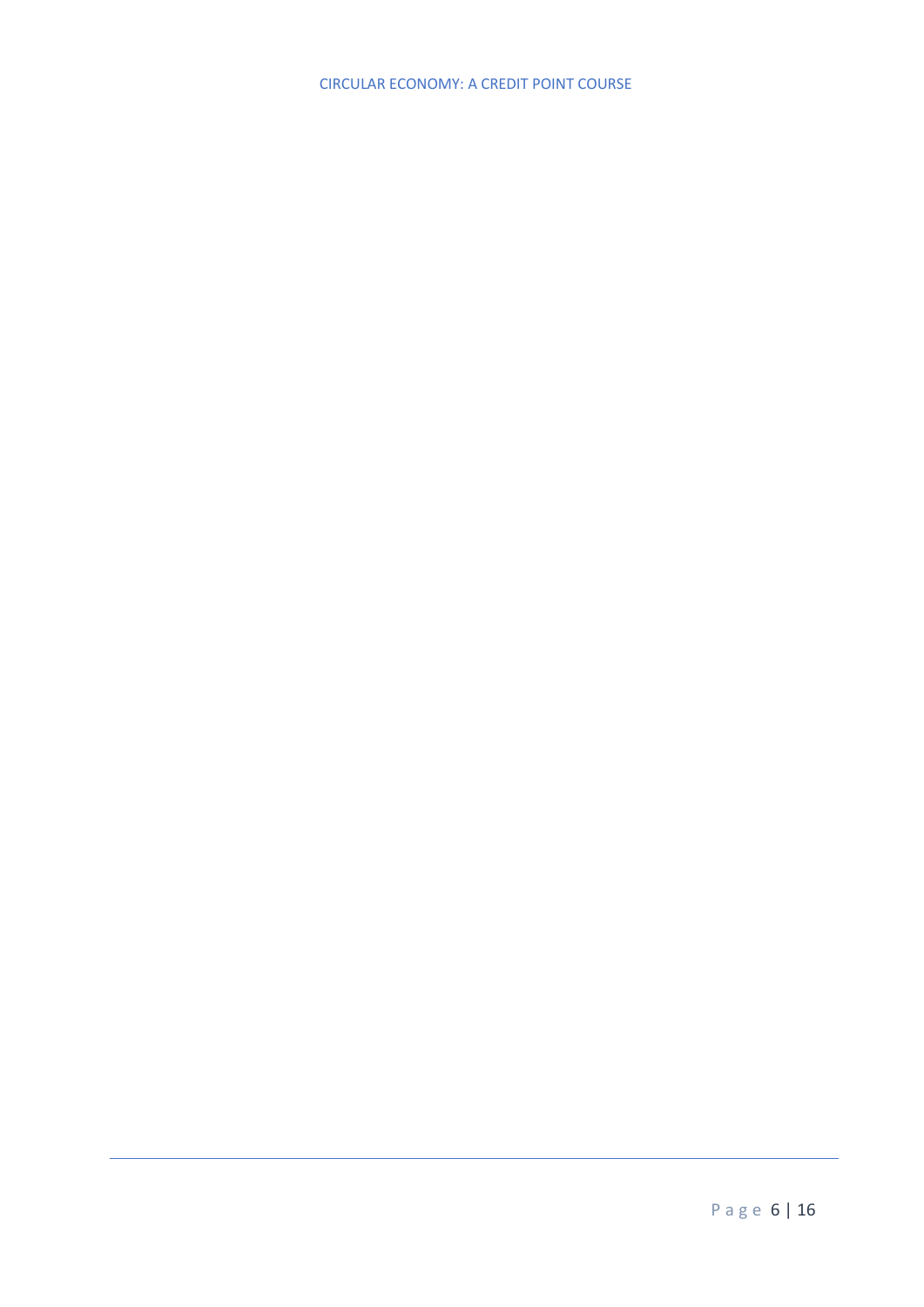# Need for inclusion of Circular Economy as a Credit point course

All India Council for Technical Education (AICTE) is a national-level Apex Advisory Body to conduct a survey on the facilities available for technical education and to promote development in the country in a coordinated and integrated manner. ICCE has established very good connect with academic and research institutes with faculties and researchers through research projects. So far, the technical and non-technical under-graduate programs in the country do not have subject on Circular Economy which could result in a huge skill-gap in the coming years. We need to adapt to impart knowledge related to circularity and sustainability.

Even though knowledge is the main content of teaching and universities are key knowledge producers wherein the scholars have to actively explore research on knowledge studies in higher education programs. As this field of study has grown, it has increasingly overlapped with the research focus of other fields. However, these have developed independently with little interaction between them, causing our understanding of knowledge to be limited, compartmented, and lacking a multidimensional perspective. This course is designed to improve knowledge studies in higher education by stimulating interactions between different approaches. This course would include-

- 1. Knowledge on the subject
- 2. Research and development
- 3. Emerging Innovation systems
- 4. Utility of knowledge production
- 5. Entrepreneurship development

With its comprehensive overview and multidisciplinary perspective, this course would provide/ update the scholars with the theoretical and R&D based information to make more informed decisions.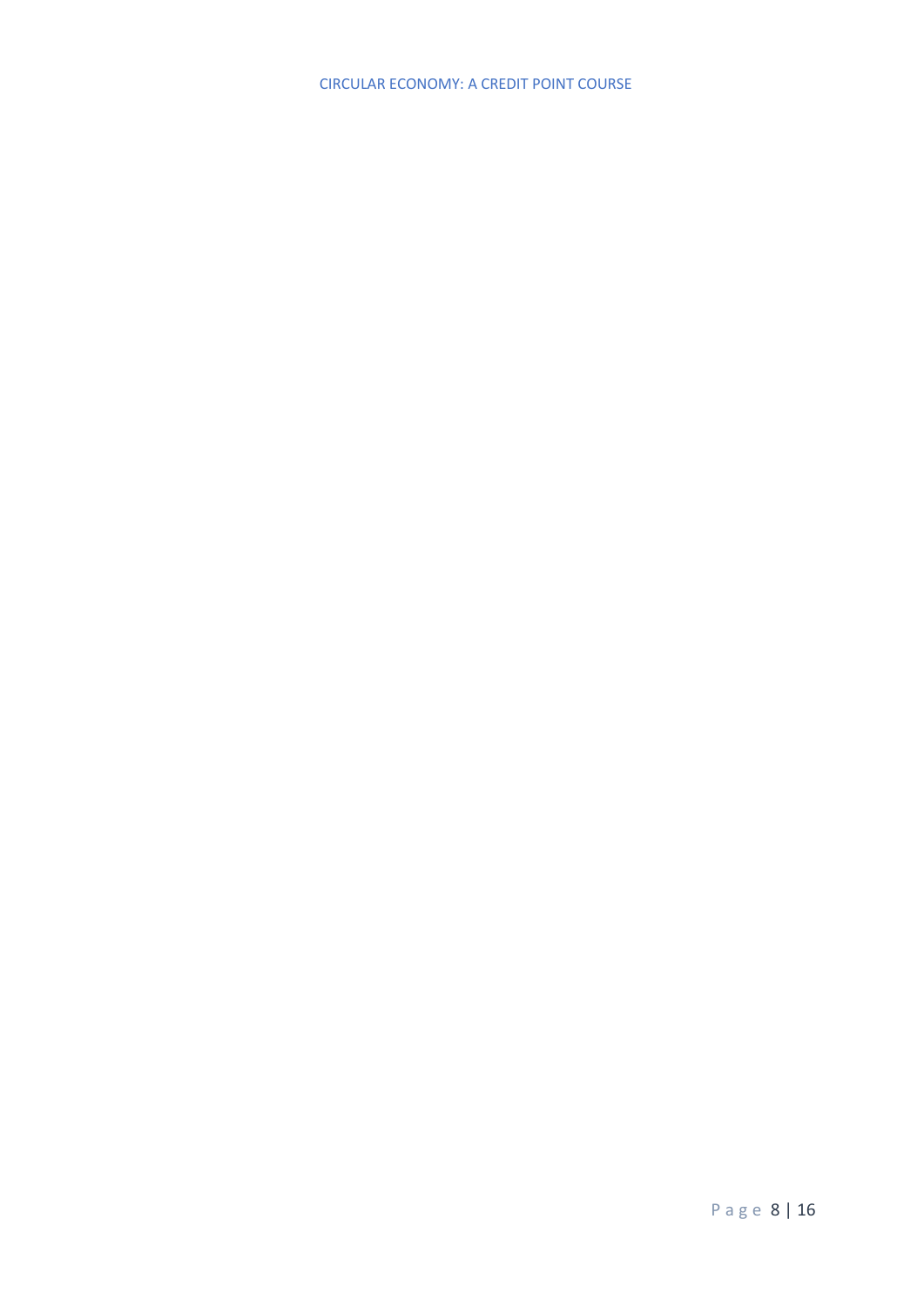# Committee for Circular Economy course

| S.No           | <b>Designation &amp; Organization</b><br><b>Name</b>         |                                             |  |
|----------------|--------------------------------------------------------------|---------------------------------------------|--|
| $\mathbf{1}$   | Ms Shalini Goyal Bhalla                                      | Managing Director, ICCE                     |  |
| $\overline{2}$ | Former Chairman, PPCB, Advisor, Agriln<br>Prof. S.S. Marwaha |                                             |  |
| 3              | <b>Edward Clarence-Smith</b><br>Advisor, UNIDO               |                                             |  |
| $\overline{4}$ | Axel Darut                                                   | European & International affairs advisor in |  |
|                |                                                              | the Circular Economy, France                |  |
| 5              | Pooran Chandra Pandey<br>Climate ScoreCard, USA              |                                             |  |
| 6              | Dr. Sameer<br>Chairman, Indian Plastics Institute            |                                             |  |
| 7              | Prof. KV Jayakumar<br>NIT Warangal                           |                                             |  |
| 8              | Piotr Barczak                                                | Circular Economy Expert, European           |  |
|                |                                                              | Environmental Bureau (EEB)                  |  |
| 9              | Ravinder Dahiya                                              | Director, ICCE                              |  |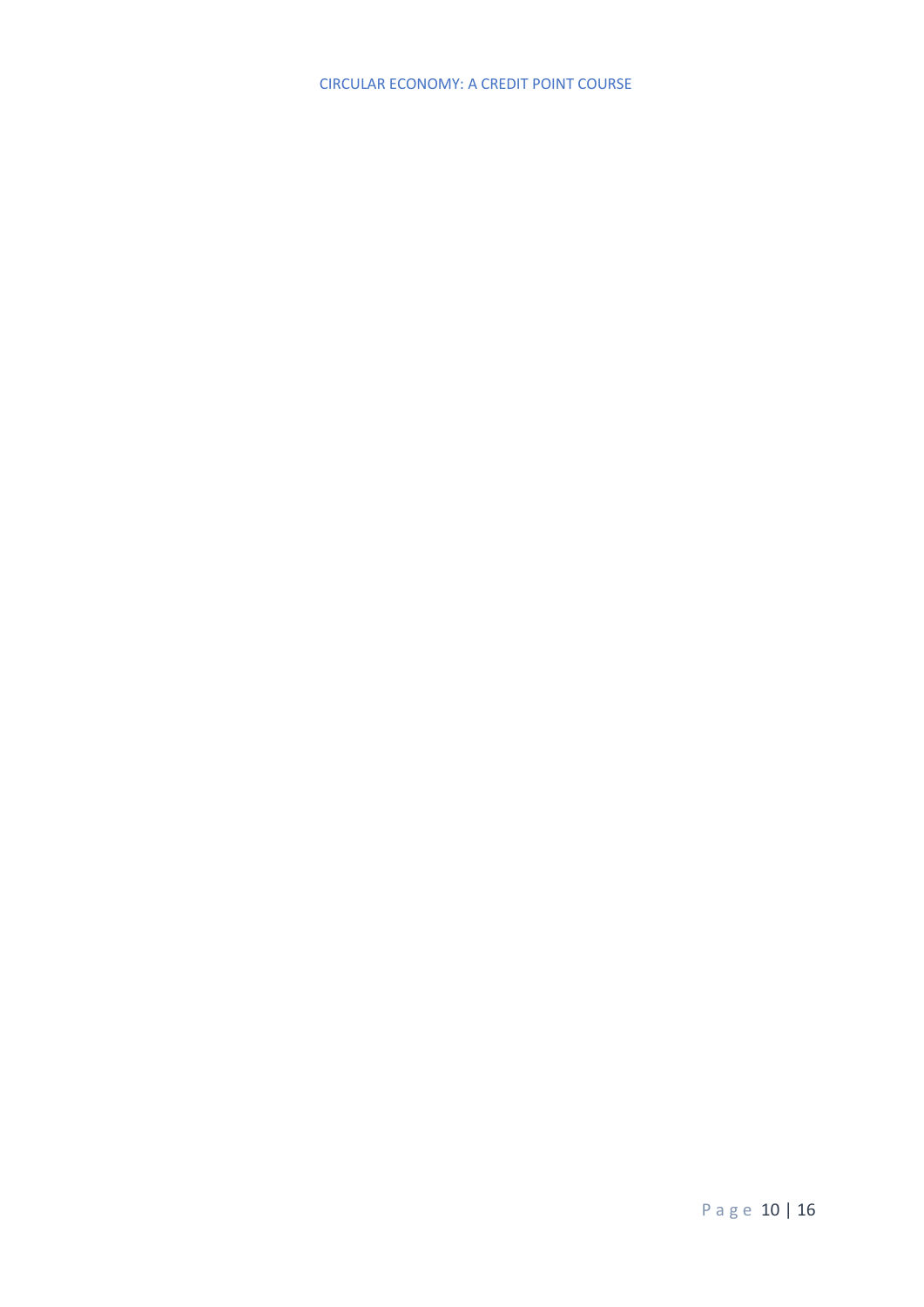# General Course Structure &Theme

### **A. Definition of Credit**:

| 1 Hr. Lecture (L) per week     | 1 Credit   |
|--------------------------------|------------|
| 1 Hr. Tutorial (T) per week    | 1 Credit   |
| 1 Hr. Practical (P) per week   | 0.5 Credit |
| 2 Hours Practical (P) per week | 1 Credit   |

#### **B. Course code and definition:**

| Course code | <b>Definitions</b> |
|-------------|--------------------|
|             | Lecture            |
| ௱           | Tutorial           |
|             | Practical          |
|             | Credits            |
| PO          | Program Outcome    |
| CO          | Course Outcome     |
| СE          | Circular Economy   |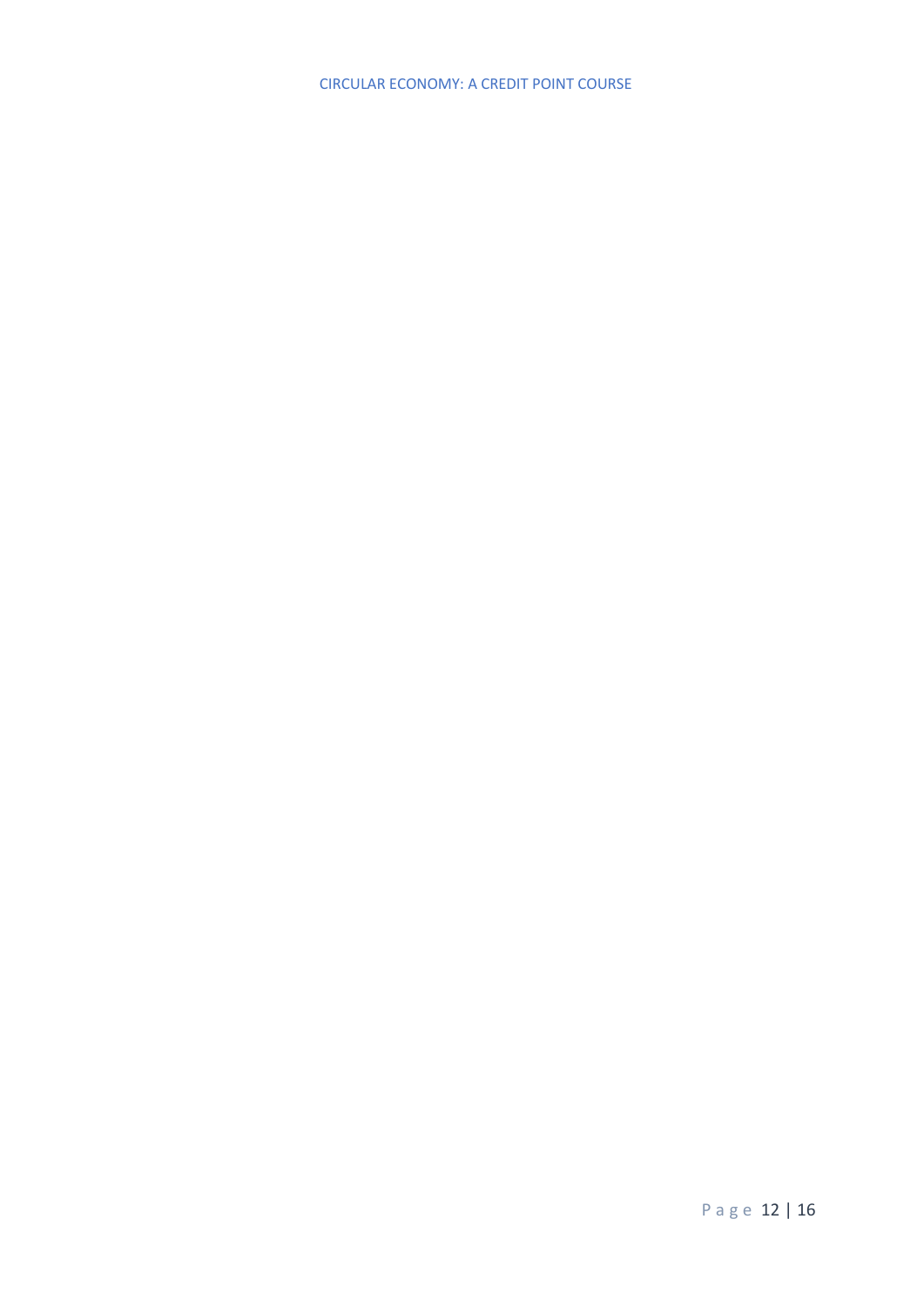| Course Code            |                | CE                  |
|------------------------|----------------|---------------------|
| Course Title           | $\bullet$<br>٠ | Circular Economy    |
| Number of Credits      |                | 4(L: 2; T: 1; P: 2) |
| <b>Course Category</b> |                | Open Elective       |
| Pre-requisites         |                | None                |

# Course Objective:

1. To develop graduates who have the necessary theoretical, practical and research knowledge, skill and aptitude in circularity and can get job opportunities by the industry in various sectors both public and private at national and international level.

2. To contrive skilled manpower and entrepreneurship in the field of Circular Economy.

3. To enhance interaction of students with the senior/experienced manpower who have real time knowledge / experience in the technology development, research, innovation, entrepreneurship deployment and circular business models.

4. To acquaint students about the needs of businesses related to circularity and to create zeal among students to pursue research and development (R&D), and Entrepreneurship in this domain.

5. Create entrepreneurs who would promote knowledge in core competencies of environmental education and work on "innovation to industry" approach through university-industry partnerships.

# Program Outcomes:

| S. No. | <b>Program Outcome</b>                                   | <b>Attributes</b>    |
|--------|----------------------------------------------------------|----------------------|
| PO-01  | Acquire comprehensive knowledge and understanding        | Subject Knowledge    |
|        | the methodologies associated with Circular Economy.      |                      |
|        | Apply knowledge to identify, formulate and analyse       |                      |
|        | new circular business models                             |                      |
| PO-02  | Having ability to apply knowledge of 3R's, principles of | Critical Thinking    |
|        | circularity for development of circular business models  |                      |
| PO-03  | Having ability to design system thinking and life cycle  | Research             |
|        | assessment with realistic constraints, including         |                      |
|        | operational and environmental                            |                      |
| PO-04  | Acquire skills for developing circular techniques,       | System Thinking and  |
|        | resources and business models                            | Entrepreneurship     |
| PO-05  | Ability to identify, investigate, understand and analyse | Design, Development, |
|        | complex problems, apply creativity, carry out research   | and solutions        |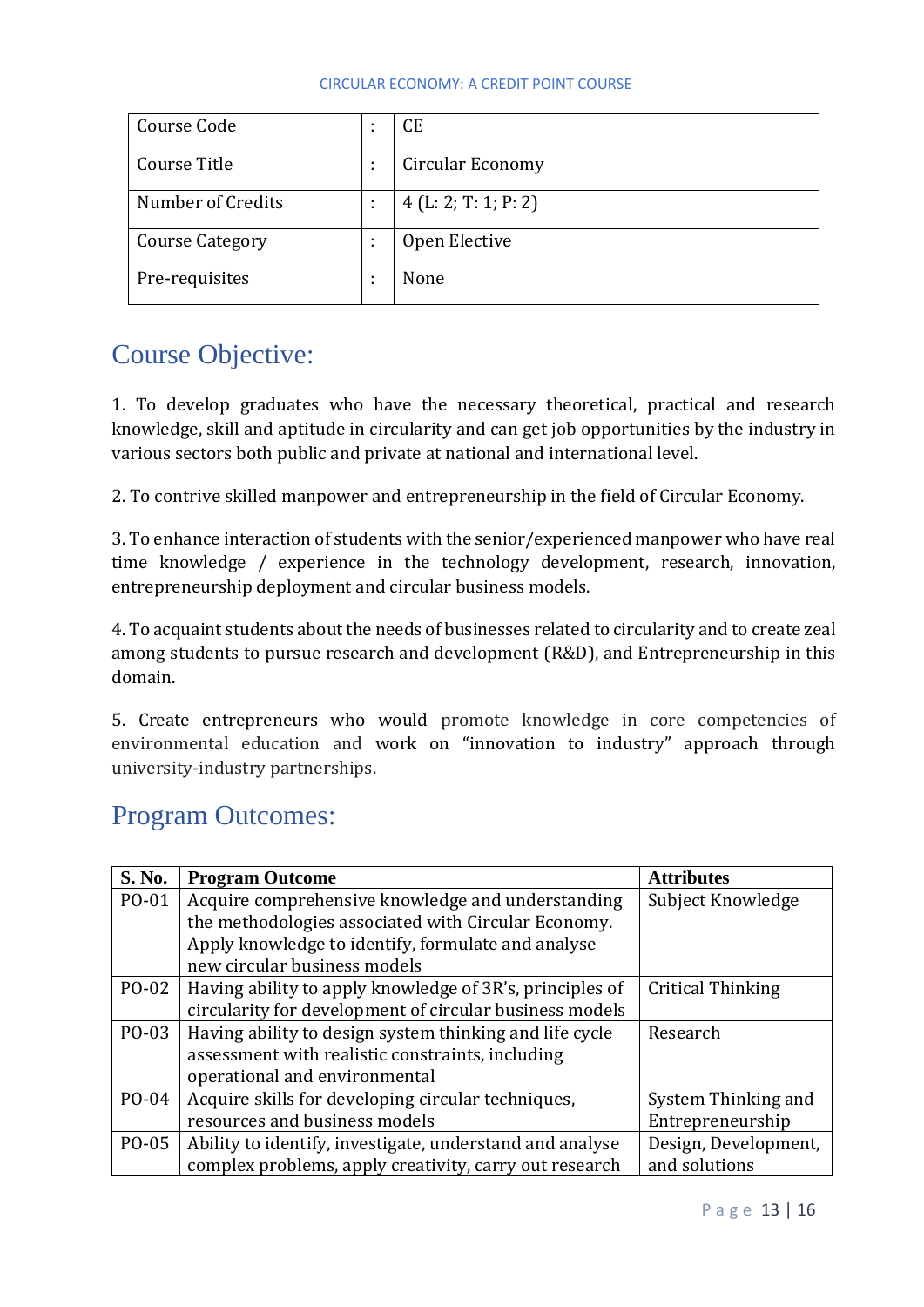|       | and development work to solve practical problems<br>related to product life extension, reducing negative<br>externalities and designing out waste                     |                             |
|-------|-----------------------------------------------------------------------------------------------------------------------------------------------------------------------|-----------------------------|
| PO-06 | Ability to communicate both oral and written contexts<br>effectively in the form of technical papers, project<br>reports, design documents and seminar presentations. | Communication               |
| PO-07 | Function effectively as an individual, and as a member<br>or leader in diverse teams, and in multidisciplinary<br>settings                                            | Individual and Team<br>work |

# Course Articulation Matrix:

|         | <b>PO-01</b> | <b>PO-02</b> | <b>PO-03</b> | <b>PO-04</b> | <b>PO-05</b> | <b>PO-06</b> | PO-07 |
|---------|--------------|--------------|--------------|--------------|--------------|--------------|-------|
| $CO-01$ |              | 4            |              |              |              |              |       |
| $CO-02$ |              |              |              |              | ◠            |              |       |
| $CO-03$ |              |              |              |              |              |              |       |
| $CO-04$ |              |              |              |              |              |              | ◠     |

### Course Content: (30 Hours)

### **Module I: Introduction to Circular Economy (04 Hours)**

Linear Economy and its emergence, Economic and Ecological disadvantages of linear economy, Replacing Linear economy by Circular Economy, Development of Concept of Circular Economy, A differential - Linear Vs Circular Economy

### **Module II: Characteristics of Circular Economy (04 Hours)**

Material recovery, Waste Reduction, reducing negative externalities, Explaining Butterfly diagram, Concept of Loops

### **Module III: Circular design, innovation and Assessment (08 Hours)**

Zero waste: Waste Management in context of Circular Economy, Circular design, Research and innovation, LCA, Circular Business Models

### **Module IV: Case Studies (09 Hours)**

Business models, Solid Waste Management / Wastewater, Plastics: A case study, EPR: polluters pay principle, Industrial symbiosis/ Eco-parks

### **Module V: Legal and policy framework (05 Hours)**

Role of governments and networks, Sharing best practices, Universal circular economy policy goals, India and CE strategy, ESG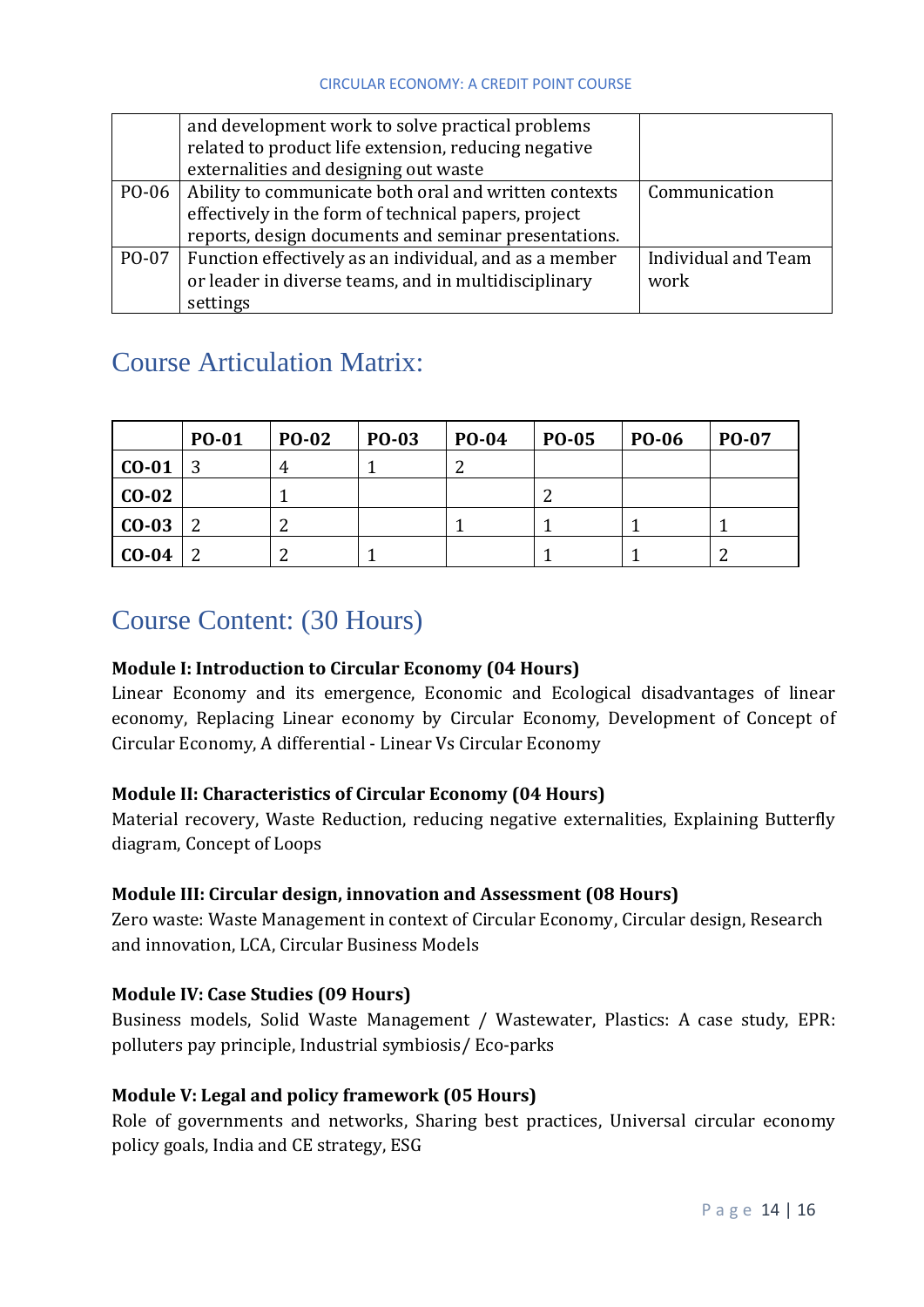# <span id="page-14-0"></span>Learning Resources:

### **Textbook:**

| Name of the book                                | <b>Name of the Author</b> | <b>Publication</b>                     |
|-------------------------------------------------|---------------------------|----------------------------------------|
| The Circular Economy A User's   Walter R Stahel |                           | Routledge; 1 <sup>st</sup> Edition (24 |
| Guide                                           |                           | June 2019)                             |
| Circular Economy: (Re) Emerging                 | Shalini Goyal Bhalla      | Invincible Publisher                   |
| Movement                                        |                           |                                        |
| The Circular Economy Handbook:                  | Peter Lacy,               | Palgrave Macmillan UK                  |
| Realizing The Circular Advantage                | Jessica Long,             |                                        |
|                                                 | <b>Wesley Spindler</b>    |                                        |
| Waste to Wealth: The Circular                   | Peter Lacy,               | Palgrave Macmillan                     |
| <b>Economy Advantage</b>                        | Jakob Rutqvist            |                                        |

### <span id="page-14-1"></span>**References:**

- 1. Towards Zero Waste: Circular Economy Boost, Waste to Resources María-Laura Franco-García, Jorge Carlos Carpio-Aguilar, Hans Bressers. Springer International Publishing 2019
- 2. Strategic Management and the Circular Economy Marcello Tonelli, Nicolo Cristoni, Routledge 2018.
- 3. Circular Economy: Global Perspective Sadhan Kumar Ghosh, Springer, 2020
- 4. The Circular Economy: A User's Guide Stahel, Walter R. Routledge 2019
- 5. An Introduction to Circular Economy Lerwen Liu, Seeram Ramakrishna, Springer Singapore 2021.

### <span id="page-14-2"></span>**Online Resources:**

- 1. <https://www.coursera.org/learn/circular-economy>
- 2. <https://www.edx.org/course/circular-economy-an-introduction>
- 3. <https://www.coursera.org/learn/sustainable-digital-innovation>
- 4. <https://online-learning.harvard.edu/course/introduction-circular-economy?delta=0>
- 5. [https://www.oecd.org/cfe/regionaldevelopment/Ekins-2019-Circular-Economy-What-](https://www.oecd.org/cfe/regionaldevelopment/Ekins-2019-Circular-Economy-What-Why-How-Where.pdf)[Why-How-Where.pdf](https://www.oecd.org/cfe/regionaldevelopment/Ekins-2019-Circular-Economy-What-Why-How-Where.pdf)
- 6. <https://ic-ce.com/product/principles-of-circular-economy/>
- 7. <https://ic-ce.com/product/circular-business-management/>
- 8. <https://ic-ce.com/product/bootcamp/>
- 9. <http://ic-ce.com/journal-on-circular-economy/>